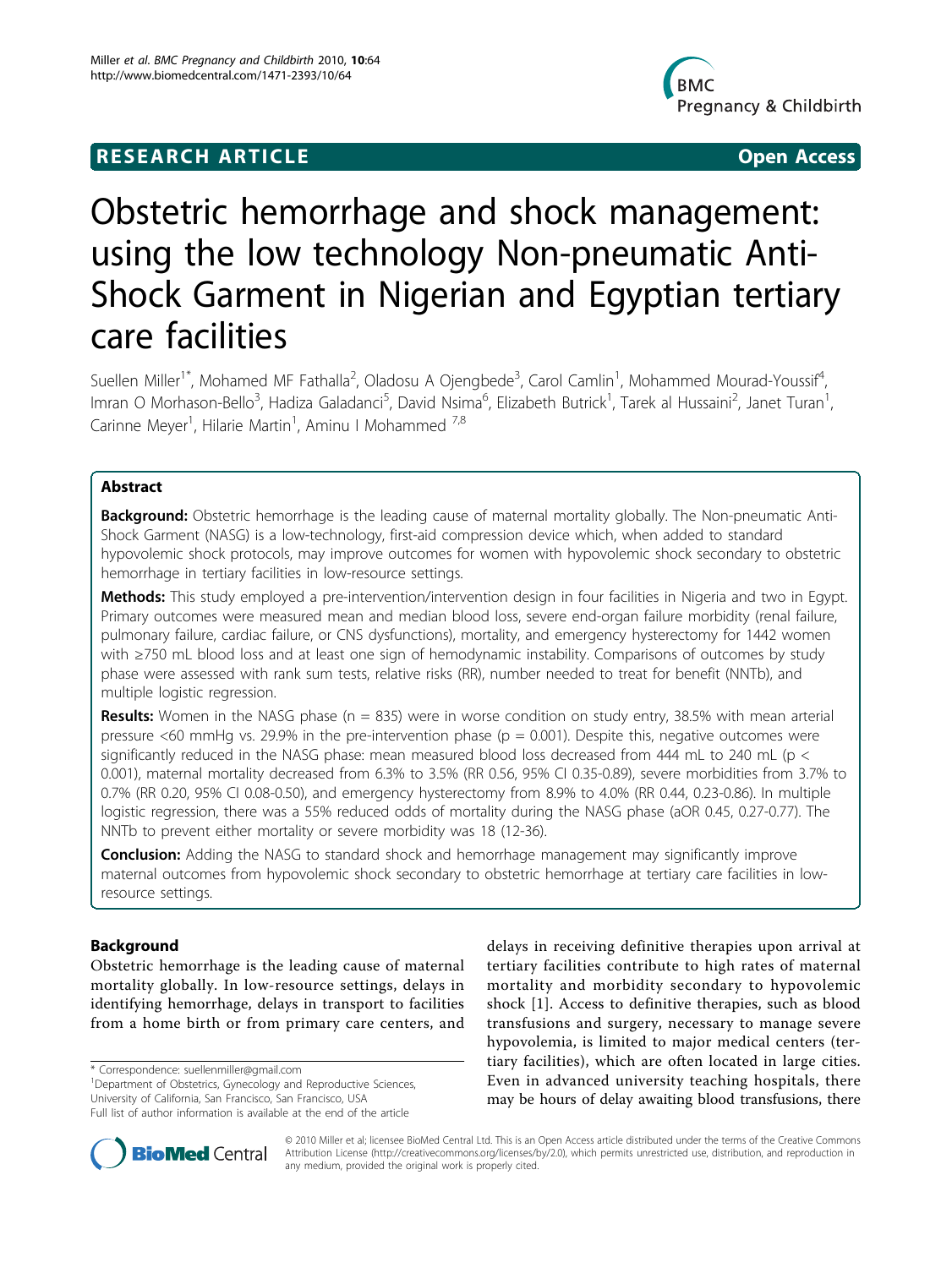may be no blood bank or no electricity for the blood bank, and/or a lack of blood donors. In the absence of hemodynamic stability provided by those transfusions, anesthetists and surgeons (if they are available) will not consider performing necessary hemostatic surgery. Further, in some settings, if the woman is eligible for surgery, it is more feasible to perform an emergency hysterectomy than the more time and skill intensive devascularization. A woman may unnecessarily lose her uterus and suffer infertility, which in certain cultures may lead to divorce and increasing poverty. In a 2003 Bellagio meeting on the problem of maternal mortality and morbidity due to hemorrhage, experts suggested trying anti-shock garments (ASG) for stabilization to help women survive delays [\[2](#page-7-0)].

Results from the use of the Non-pneumatic Anti-Shock Garment (NASG) (Zoex Corporation, Ashland, OR) to stabilize women with obstetric hemorrhage have been published in a case series, a pilot study, and two small comparative studies [[3](#page-7-0)-[7](#page-7-0)]. The NASG is a lowtechnology, first-aid device that delivers circumferential counter pressure to the lower body, legs, pelvis, and abdomen (Figure 1). Made of neoprene and Velcro™, with a foam compression ball that is placed over the abdomen, the NASG can be applied by anyone who has received training. Unlike the Pneumatic Anti-Shock Garment (PASG or medical anti-shock trousers MAST), previously used in the U.S. for pre-hospital trauma firstaid, there are no manometers, stop cocks or inflation devices; pressures applied by the NASG do not exceed 70 mmHg, thus avoiding potential ischemia or compartment syndrome. The mechanisms of action include applying circumferential counter pressure which decreases the container size; blood flow is decreased in the compressed area (abdomen, pelvis, lower extremities) while blood flow to the uncompressed area (core



organs) is enhanced. Further, compression decreases the radius of the blood vessels in the abdomen and pelvis, including the splanchnic plexus, which decreases blood flow. More detailed information about the NASG has been published elsewhere [[5-9](#page-7-0)].

We conducted non-randomized pre-intervention/ intervention studies in four tertiary care facilities in Nigeria from March 2004 - December 2007 and in two tertiary facilities in Egypt from June 2006 - May 2008. The following analysis combines data from these facilities, which had equivalent pre-intervention and NASG data collection periods. The objective of this analysis is to examine whether adding the NASG to the standard protocol for managing hypovolemic shock secondary to obstetric hemorrhage of any etiology would improve maternal outcomes at the tertiary care level. While we have previously published the outcomes of interim analyses of a small ( $n = 169$ ) study at one of the Nigerian facilities  $[7]$  $[7]$  and a larger one in Egypt  $(n = 990)$   $[5]$  $[5]$ , being able to combine the data from the two studies that were methodologically similar (using the same clinical diagnoses, protocol, and outcomes) allows us to be able to conduct more rigorous, robust regression analyses on a rare outcome: maternal mortality.

## Methods

The studies were approved by Institutional Review Boards at the University of California, San Francisco (UCSF), the National Reproductive Health Research Committee of the Nigerian Federal Ministry of Health, the El Galaa Maternity Teaching Hospital and Assiut University Women's Health Center.

The four sites selected from Nigeria were tertiary level teaching facilities, with 1,250-10,000 deliveries annually. The eight other facilities that were included in the project in Nigeria were implementation/intervention sites only and did not have a pre-intervention phase; therefore their data were not used in this analysis. The sites in Egypt comprised two tertiary teaching facilities, which had combined 31,990 deliveries in the preintervention and 31,176 deliveries in the NASG phase.

The methods of the studies have been described in more detail elsewhere [[5](#page-7-0),[7\]](#page-7-0). Briefly, in both countries, non-randomized intervention studies with a pre-intervention phase for controls were conducted. Women with hypovolemic shock secondary to obstetric hemorrhage from any etiology were eligible for enrollment if they had an estimated blood loss of ≥750 mL and one or more clinical signs of hypovolemic shock (systolic blood pressure [SBP] <100 mmHg and/or pulse >100 beats per minute [BPM]). Women were eligible regardless if they began to hemorrhage outside the facility and were transferred in, or began to hemorrhage in the facil-Figure 1 The NASG being applied.<br>ity. All etiologies of obstetric or pregnancy-related Figure 1 The Nash etiologies of obstetric or pregnancy-related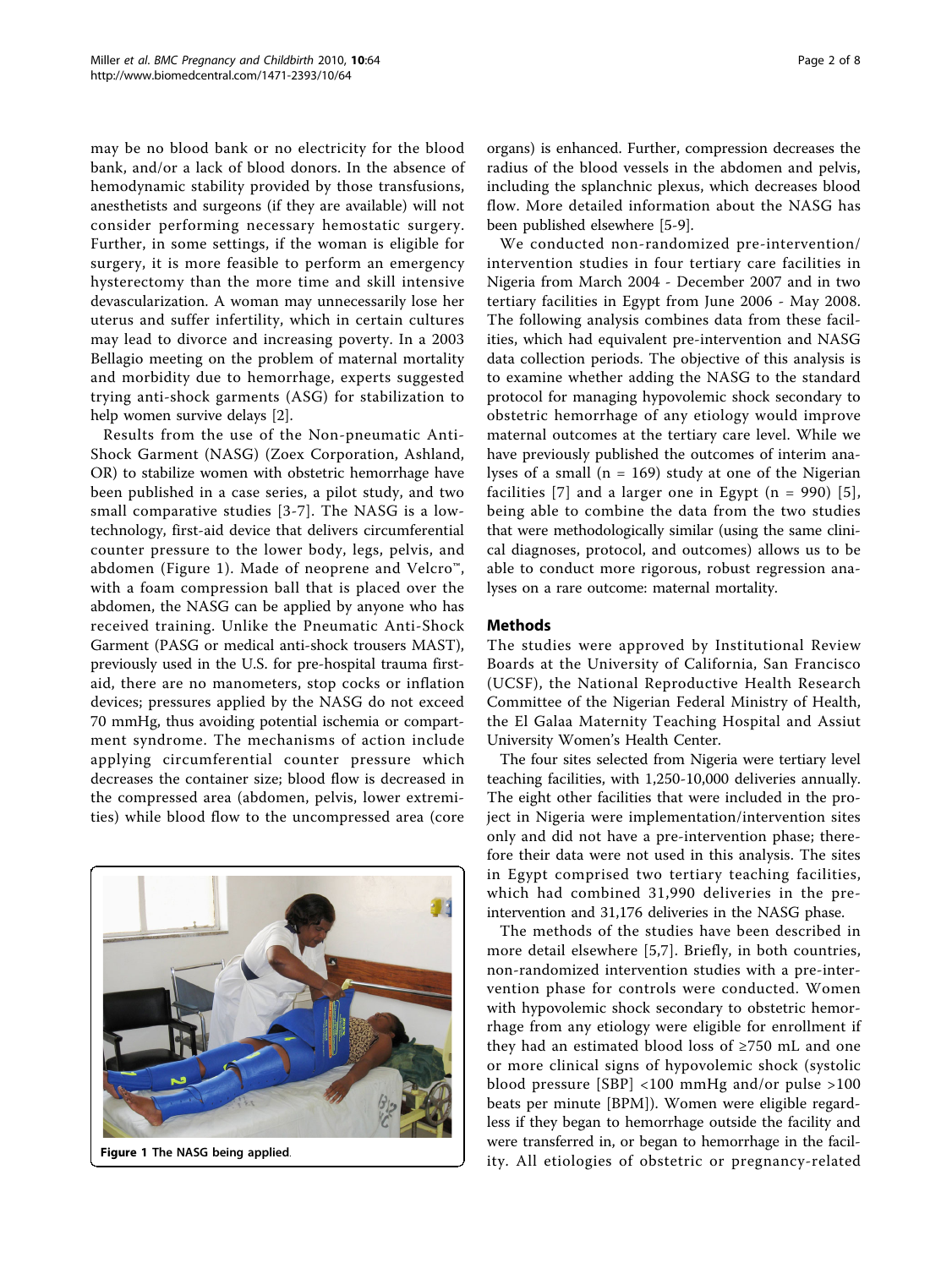hemorrhage were included: complications of abortion, ectopic pregnancy, trophoblastic disease of pregnancy, problems of placentation, ruptured uterus, abruption, uterine atony, and lacerations. Women with antepartum hemorrhage >24 weeks with a living fetus (based on presence of fetal heart tones) were excluded.

During the pre-intervention phase in all facilities, women were managed with a standardized, evidencebased hemorrhage and shock protocol [[5\]](#page-7-0); the intervention phase included the NASG into this protocol. The standardized protocol for both phases included: administration of oxygen, IV crystalloid fluids (>1500 mL in the first hour), and establishing the etiology of the hemorrhage. If the hemorrhage was due to uterine atony, uterotonics were administered, including: oxytocin, methergine, and misoprostol, and uterine massage or bimanual compression was performed. Depending on the source of the bleeding, the protocol included repair of lacerations, vaginal procedures such as manual vacuum aspiration or curettage to remove retained products and manual removal of retained placenta. Exploratory laparotomy was conducted and procedures performed, such as a salpingectomy for a ruptured ectopic, repair of a ruptured uterus, or an emergency hysterectomy. The protocol included laboratory investigations, such as complete blood count, creatinine, type and cross matching, and tests to rule out coagulopathies. Urine output was measured using either a Foley to a calibrated drainage bag or a straight catheter to a graduated collection bottle. Finally, the protocol called for a blood transfusion for all women with signs of shock.

Blood loss after study entry in both phases was measured using a closed-end, calibrated, plastic blood collection drape (BRASSS-V Fixable Drape™ Madurai, India). If the woman required a vaginal procedure, the NASG was left completely in place. If she required a laparotomy, the abdominal and pelvic segments were opened immediately prior to making the incision, and then replaced when the surgery was completed. Staff in the facilities were trained in the standardized protocol, blood collection and measurement, NASG use, and completion of data collection forms.

Definitions: For the purpose of the study, mortality refers to the death of a woman who was pregnant, post-partum or post abortion within the period of time of hospitalization for hemorrhage. Following the definition by Mantel et al. [[10\]](#page-7-0) severe maternal morbidities were defined as organ system dysfunctions related to severe obstetric hemorrhage: acute respiratory distress syndrome (impairment of respiratory function needing ventilation, oxygen supplementation or decreased physical activity level as compared to pre-pregnancy), cerebral impairment (seizures, unconsciousness, or cognitive/motor loss), renal failure (creatinine >1.5 mg/dL or increased >1.0 mg/dL above baseline, oliguria; <120 mL output in 4-hour intervals) and heart failure (impairment of cardiac function according to New York Heart Disease Classification [[11\]](#page-7-0)). The severity of the woman's condition at study admission was calculated by her mean arterial pressure (MAP); those with MAP <60 were in more severe condition. The formula for MAP is [2\*diastolic blood pressure + systolic blood pressure]/3 [[12\]](#page-7-0).

Treatment variables included adherence to the clinical protocol of administering >1500 mL crystalloid fluids in the first hour after study admission, administration of blood transfusions, and administration of uterotonics for uterine atony. Outcomes of the study were mortality, severe end-organ dysfunction morbidity, measured blood loss, and emergency hysterectomy for uterine atony cases.

Paper and pen data collection forms were completed by trained clinician/data collectors at the time of treatment or shortly after. Data supervisors in each country reviewed the data forms for completeness and accuracy. Data forms were sent to the University of California, San Francisco (UCSF), entered into a Microsoft Access database (Microsoft, Redmond, WA, USA), checked for errors and inconsistencies and analyzed. In Egypt, the paper forms were sent electronically to UCSF through a data fax system (Clinical DataFax Systems Inc., Ontario, Canada).

Data Analysis: The analysis used combined data from the four largest Nigerian tertiary facilities ( $n = 452$ ) and from two facilities in Egypt ( $n = 990$ ); the total sample for analysis was 1442. The demographic characteristics, condition on study entry and treatment received for women in the two study phases were compared using two-sided t-tests of differences in the means of continuous variables (assuming unequal variances in the two study phase populations); the Wilcoxon rank sum test was used for non-normally distributed continuous variables (normality was tested using *qnorm* and *sktest* in Stata.), and chi-square tests of independence were used for dichotomous variables (with Fisher's exact tests used where required).

Relative risks (RR) with 95% confidence intervals were computed for the primary outcomes, mortality and severe maternal morbidity, and for the secondary outcome of emergency hysterectomy (for cases of primary or secondary diagnosis of uterine atony). From the RRs, we calculated the number needed to treat for benefit (NNTb) to prevent each of these outcomes, including an NNTb to prevent a case of *either* mortality or morbidity. An additional secondary outcome, the volume of measured blood loss in the drape (mL), was compared across study phases with the Wilcoxon rank sum test. To estimate the independent effect of the NASG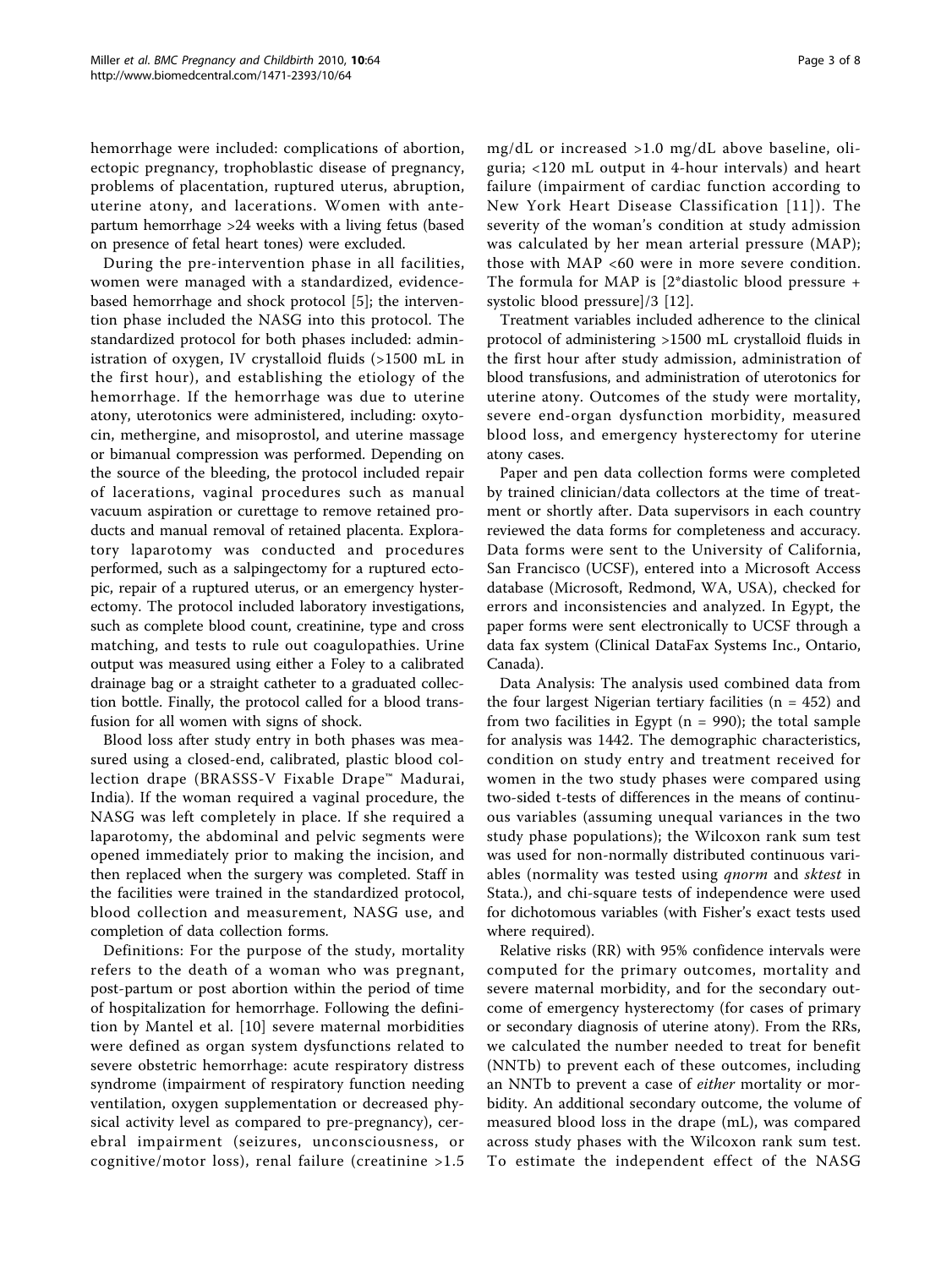intervention on mortality and severe maternal morbidity while controlling for other characteristics, we fitted a multiple logistic regression model for each of the two outcomes.

The independent variables included in the two models, in addition to study phase, were selected on the basis of their significant associations with the outcomes in bivariate analyses. These were severity of shock (MAP  $\langle 60 \rangle$ ; parity (0-4 vs. 5 or more live births); primary definitive diagnosis of uterine atony vs. another diagnosis; and whether the woman began bleeding outside the facility or not (for the morbidity model only, as this variable was not significantly associated with mortality in bivariate analysis). In addition, facility was included as a control variable in order to hold constant the effect (on the outcomes) of any unmeasured systematic differences in the characteristics of the six clinical populations or in the quality of care provided in the six settings. We anticipated violations of the independent and identically distributed (I.I.D.) assumption in the data because of clustering at the facility level, which would cause standard errors in the regression models to be biased; therefore, we used robust standard errors (using vce (robust) post estimation command for logistic regression in Stata) to address this problem. The confidence level for all tests was set to 95%. Data were analyzed using Stata/SE (version 10).

Written informed consent was obtained for publication of the figure.

## Results

There were 1,442 women with hypovolemic shock entered into the study, 607 in the pre-intervention phase and 835 in the NASG phase. There were no significant differences in demographic characteristics (Table [1\)](#page-4-0). There were a variety of etiologies, with significantly more ectopic pregnancy, ruptured uterus and placenta previa during the pre-intervention phase and more uterine atony, complications of abortion and lacerations during the NASG phase. During the preintervention phase significantly more women entered the study who had started bleeding at home/other facility vs. began bleeding in the hospital ( $p < 0.001$ ). However, women in the NASG phase were in worse condition on study entry, with  $38.5\%$  (n = 321) with MAP  $<60$  compared to 29.9% (n = 181) in the pre-intervention phase. Treatment variables (Table [2\)](#page-4-0) show significantly fewer women in the NASG phase receiving either >1500 mL crystalloid fluids or a blood transfusion in the first hour ( $p < 0.001$ ). However, by the end of the second hour after study admission,  $n = 531$  (87.5%) in the pre-intervention phase and  $n = 723$  (86.6%) had received the protocol ( $p = 0.62$ ). The median time to initiation of the first blood transfusion, 35 minutes preintervention compared to 33 minutes NASG phase, was not significantly different.

Outcomes were better for the women in the NASG phase (Table [3](#page-5-0)). Measured mean and median volumes of blood loss after study entry were lower, medians were 400 mL in the pre-intervention phase vs. 200 mL NASG phase ( $p < 0.001$ ). Emergency hysterectomies for intractable uterine atony were reduced by 56%, from 8.9% ( $n =$ 20) pre-intervention to 4.0% ( $n = 14$ ) in the NASG phase (RR 0.44, 95% CI 0.23-0.86). Severe morbidities were decreased by 81%, with 3.7% ( $n = 21$ ) experiencing end-organ dysfunction in the pre-intervention phase vs. 0.7% (n = 6) in the NASG phase (RR 0.20, 95% CI 0.08- 0.50) and mortalities were reduced by 44%, 6.3%  $(n = 38)$  died in the pre-intervention while only 3.5%  $(n = 29)$  died during the NASG phase (RR 0.56, 95% CI) 0.35-0.89). The NNTb to avoid an adverse outcome was also computed from the RR statistics [[13\]](#page-7-0), for the following outcomes: the NNTb to prevent maternal mortality was 36, (95% CI 20-202), the NNTb to prevent one severe morbidity was 34 (95% CI 22-78). For women with a diagnosis of uterine atony, the NNTb to prevent one emergency hysterectomy was 20 (95% CI 11-138). To prevent one extreme adverse outcome, combining mortality and severe maternal morbidity, the NNTb was 18 (95% CI 12-36). (Data not shown)

The results of the multiple logistic regression analysis are shown in Table [4,](#page-5-0) with the left column of the table denoting findings for the model with mortality as the dependent variable, and the right column showing findings for the morbidity model. As shown, women with a MAP <60 mmHg had over eight times the odds of mortality (aOR 8.42, 95% CI 3.13-22.66) relative to those with MAP ≥60 mmHg. No other control variables (parity, primary diagnosis or facility) were significantly associated with mortality, but the NASG intervention was associated with 55% lower odds of mortality (aOR 0.45, 95% CI 0.27-0.77). In the model of factors associated with severe maternal morbidity, women with a MAP <60 mmHg had almost five times the odds of morbidity (aOR 4.83, 1.80-12.94) relative to those with MAP  $\geq 60$ mmHg. Those with a parity of 5 or more had 2.4 times the odds of morbidity (aOR 2.43, 1.06-5.58), but both where bleeding began and facility were not associated with the outcome. The NASG intervention was significantly associated with 80% lower odds of morbidity (aOR 0.20, 95% CI 0.07-0.56).

Because the odds of morbidity and of mortality were so strikingly high for women with MAP  $<60$ , independent of the study phase, we also conducted a stratified analysis by severity of condition (MAP <60 vs. MAP ≥60) for each of the two outcomes, using the same model specification from Table [4](#page-5-0). An ameliorative effect of the intervention for reduced morbidity was seen in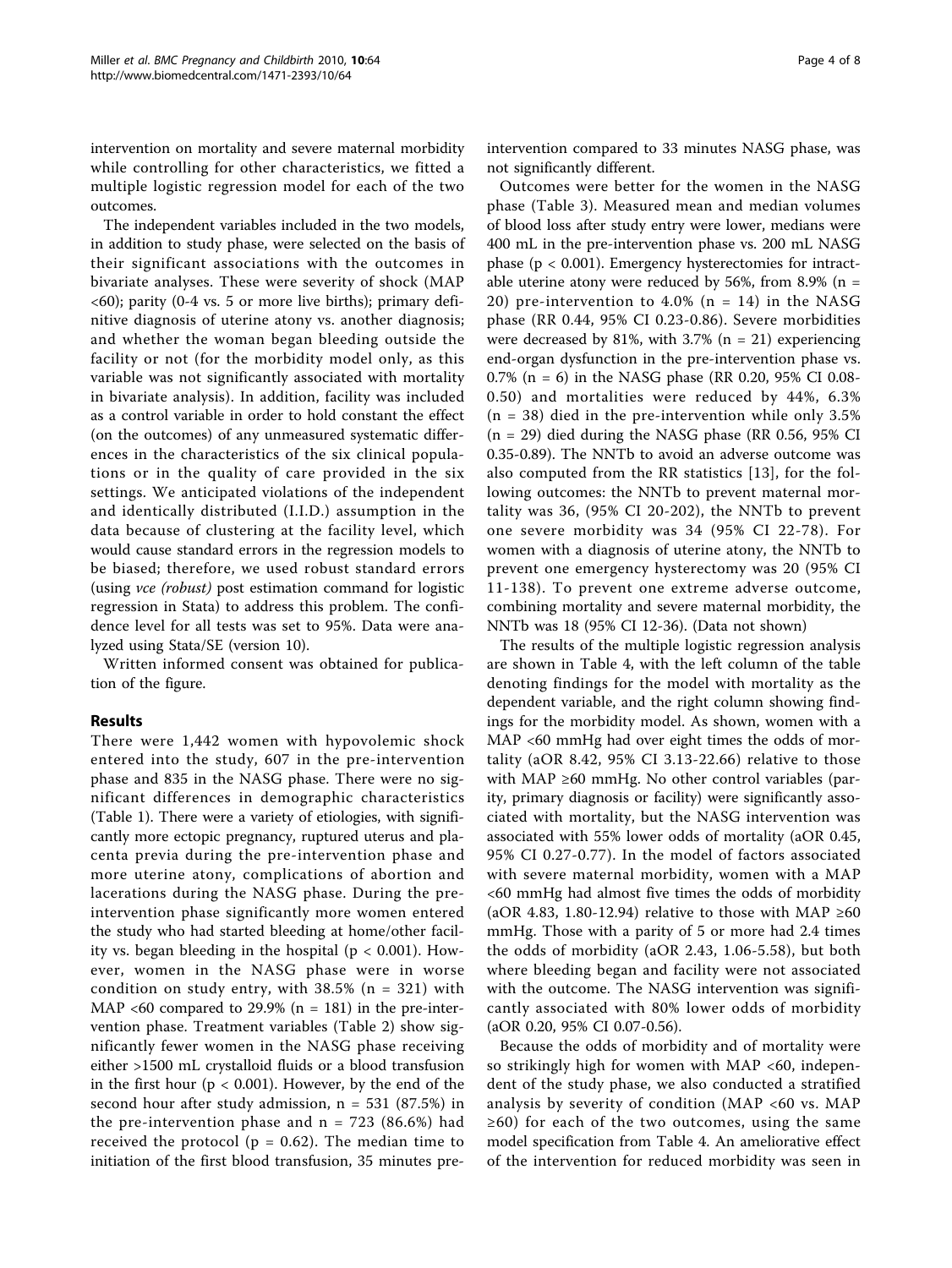## Pre-intervention  $N = 607$  NASG  $N = 835$  p value Study sites Egypt (2 referral hospitals) 432 558 – Nigeria (4 referral hospitals) 175 277 – Demographic characteristics Age: Mean years of age (SD) 0.27 Median age (IQR) 28 (25-33) 29 (25-35) – Parity: Mean live births (SD) 6.3.3 (2.8) (2.8) (2.8) (2.8) (3.3 (2.8) (3.3 (2.8) Median parity (IQR) 8 (1-5) 3 (1-5) 2 (1-5) 3 (1-5) 3 (1-5) Pregnancy duration: Mean weeks (SD)\* 37.0 (4.1) 37.0 (4.1) 37.4 (3.6) Median weeks (IQR) 88 (36-40) 38 (36-40) 38 (36-40) 38 (36-40) 38 (36-40) 38 (36-40) Primary definitive diagnosis Uterine atony 190 (33.0) 319 (38.2) 0.007 Ectopic pregnancy 95 (15.7) 85 (10.2) 0.002 Complications of abortion 45 (7.4) 93 (11.1) 0.02 Abruption of placenta 79 (13.0) 98 (11.7) 0.47 Vaginal, cervical or genital lacerations and the contract of the contract of the contract of the contract of the contract of the contract of the contract of the contract of the contract of the contract of the contract of t Retained placenta or tissue 0.29 (11.7) 83 (9.9) 83 (9.9) 83 (9.9) 83 (9.9) 83 (9.9) 83 (9.9) 83 (9.9) 83 (9.9) 83 (9.9) 83 (9.9) 83 (9.9) 83 (9.9) 84 (11.7) 83 (9.9) 84 (11.7) 83 (9.9) 84 (11.7) 83 (9.9) 84 (11.7) 84 (11. Ruptured uterus 60.002 (3.8) 32 (3.8) 32 (3.8) 32 (3.8) 32 (3.8) 32 (3.8) 46 (7.6) 32 (3.8) 46 (7.6) 46 (7.6) 32 (3.8) 32 (3.8) 46 (7.6) 46 (7.6) 46 (7.6) 46 (7.6) 46 (7.6) 46 (7.6) 47 (7.6) 47 (7.6) 47 (7.6) 47 (7.6) 47 ( Placenta previa 40 (6.6) 31 (3.7) 0.01 Placenta accrete 6 (1.0) 9 (1.1) 1.000√ Molar pregnancy 1.000√ 1.2) 11 (1.3) 1.000√ 1.000√ 1.2) 11 (1.3) 1.000√ Condition on study entry Where hemorrhage began  $\leq 0.001$ Transferred in bleeding 382 (72.9) 333 (56.4) Began bleeding in hospital 258 (43.6) 258 (43.6) Estimated revealed blood loss at study entry+ Mean mL (SD) 1210.0 (507.7) 1327.5 (480.7) – 1327.5 (480.7) Median mL (IQR) 1000 (1000-1500) 1200 (1000-1500) <.0001 Women with MAP < 60 or non-palpable  $BP^{\pm}$  181 (29.9) 321 (38.5) 321 (38.5) 0.001

#### <span id="page-4-0"></span>Table 1 Demographics, diagnoses, and condition on entry to study ( $N = 1442$ )

NASG = Non-pneumatic Anti-Shock Garment. Data are n (column %), mean (SD) or median (IQR). The denominator is the entire population, unless otherwise noted. Tests of significance of differences by study phase were chi-square for categorical variables, t-tests (assuming unequal variances) for normally-distributed continuous variables and Wilcoxon rank-sum tests for non-normal distributions.

\*Excludes abortion, ectopic and molar pregnancies.

√Fisher's Exact test used.

+ Data missing for 250 patients.

 $^{\ddagger}$ MAP  $<$  60 category includes those with non-palpable blood pressure (BP). Data missing for 2 patients.

#### Table 2 Treatments for shock and hemorrhage administered during two study phases ( $N = 1442$ )

| <b>Treatment</b>                                                               | Pre-intervention $N = 607$ | NASG $N = 835$ | $p$ value  |
|--------------------------------------------------------------------------------|----------------------------|----------------|------------|
| Any uterotonics administered*                                                  | 217 (96.9)                 | 345 (97.7)     | $0.60^{+}$ |
| $\ge$ 1500 mL IV fluids within 1st hour <sup>#</sup>                           | 491 (81.2)                 | 548 (65.6)     | < 0.001    |
| $\geq$ 1500 mL IV fluids within 2nd hour                                       | 531 (87.5)                 | 723 (86.6)     | 0.62       |
| Blood transfusion within 1 <sup>st</sup> hour                                  | 438 (72.2)                 | 509 (61.0)     | < 0.001    |
| Blood transfusion anytime after study admission                                | 566 (93.3)                 | 785 (94.0)     | 0.56       |
| Minutes from study admission to 1 <sup>st</sup> blood transfusion <sup>§</sup> |                            |                |            |
| Mean (SD)                                                                      | 119.1 (326.7)              | 117.5 (281.5)  |            |
| Median (IQR)                                                                   | 35 (29-59)                 | 33 (28-110)    | 0.48       |

NASG = non-pneumatic anti-shock garment. Data are n (column%). The denominator is the entire population, unless otherwise noted.

\*Of women with uterine atony as primary or secondary diagnosis. Data are for 578 cases.

+ Fisher's Exact test used.

‡ The protocol was for 1500 mL to be administered in the first hour of resuscitation, however, in some cases only 1000 mL were administered in the first hour, while the remaining 500 mL were administered in the second hour. By the end of the second hour after study admission, n = 531 (87.5%) in the pre-intervention phase and  $n = 723$  (86.6%) had received the protocol.

§ Data for 104 patients missing (39 pre-intervention and 65 in intervention phase).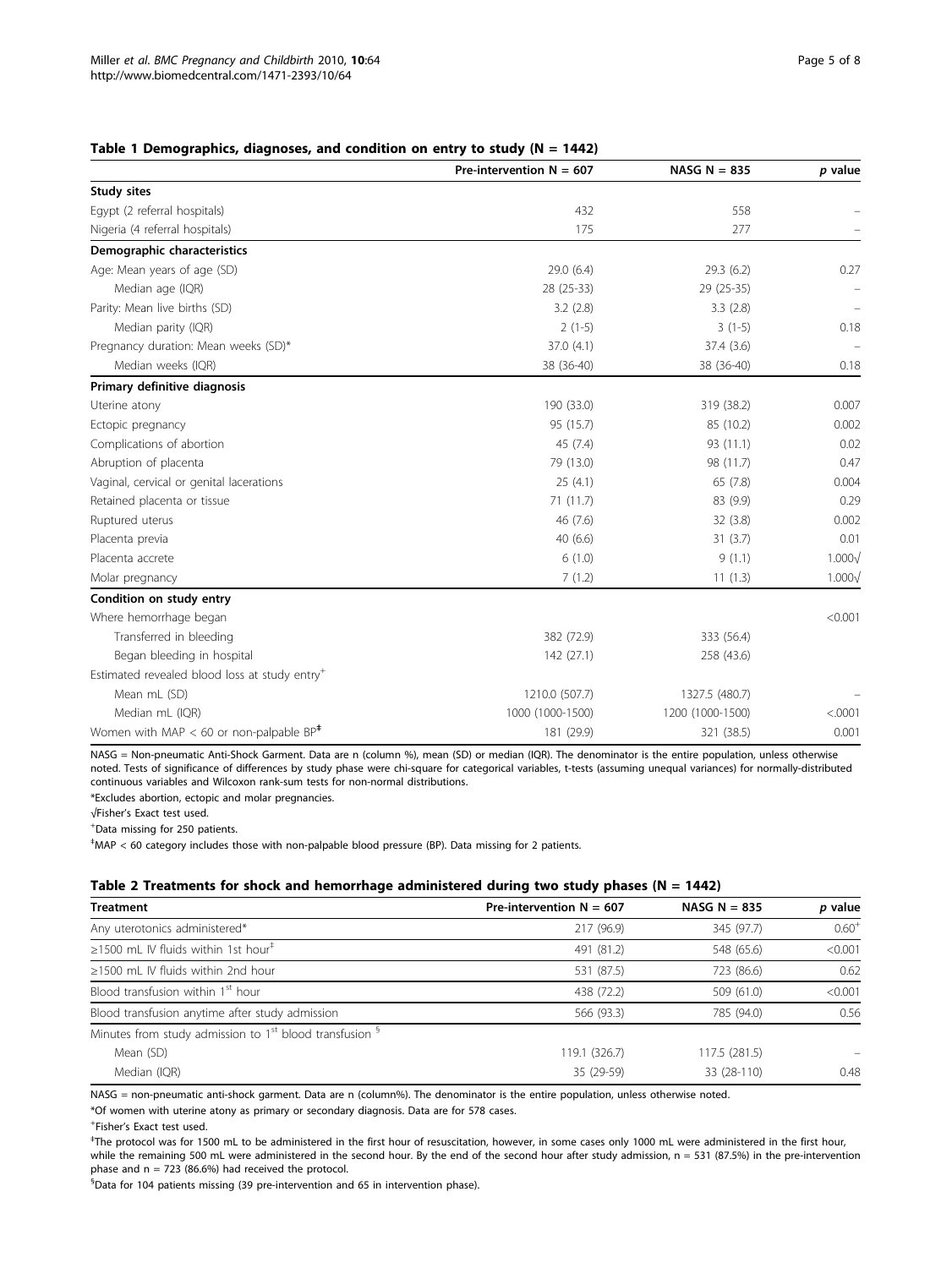<span id="page-5-0"></span>

| Table 3 Outcomes between standard hemorrhage and shock management (pre-intervention) and standard |  |
|---------------------------------------------------------------------------------------------------|--|
| management plus NASG (intervention) ( $N = 1442$ )                                                |  |

| Outcome                               | Pre-intervention ( $N = 607$ ) | $NASG (N = 835)$ | Relative Risk (95%CI) | P value                  | <b>NNTb</b> |
|---------------------------------------|--------------------------------|------------------|-----------------------|--------------------------|-------------|
| Measured vaginal blood loss in drape: |                                |                  |                       |                          |             |
| Mean mL (SD)*                         | 443.5 (346.1)                  | 240.0 (199.4)    |                       |                          |             |
| Median mL (IQR)                       | 400 (250-500)                  | 200 (150-250)    |                       | < 0.0001                 |             |
| Emergency hysterectomy <sup>+</sup>   | 20(8.9)                        | 14(4.0)          | $0.44(0.23-0.86)$     | $\qquad \qquad -$        | 20 (11-138) |
| Morbidity <sup>#</sup>                | 21(3.7)                        | 6(0.7)           | $0.20(0.08-0.50)$     | $\overline{\phantom{0}}$ | 34 (22-78)  |
| Mortality                             | 38(6.3)                        | 29(3.5)          | $0.56(0.35-0.89)$     | $\overline{\phantom{m}}$ | 36 (20-202) |

NASG = Non-pneumatic Anti-Shock Garment. Data are n (%) or mean (SD). The denominator is the entire population, unless otherwise noted.

\*For cases in which the calibrated blood collection drape was used and there were data for blood loss. Wilcoxon rank-sum test used to compare distributions by study phase. Data are for 1005 cases.

+ Data on emergency hysterectomy are only for women with primary or secondary diagnosis of uterine atony (n = 578).

‡ Includes renal failure, acute respiratory distress syndrome, heart failure, cerebral impairment (seizures, un-consciousness, motor/cognitive loss) lasting more than 24 hours after resuscitation from shock. Denominator is the number of women who survived (n = 1375).

both women with MAP <60 (aOR 0.20, 95% CI 0.05- 0.80), and MAP ≥60 (aOR 0.18, 95% CI 0.04-0.90). For the stratified mortality model, the NASG intervention was significantly associated with a reduced odds of death in women with MAP <60 (aOR 0.46, 95% CI 0.26- 0.80), but not in women with MAP ≥60 (aOR 0.68, 95% CI 0.14-3.22). (Data not shown)

## **Discussion**

In these six tertiary care facilities in Nigeria and Egypt, women with hypovolemic shock secondary to obstetric hemorrhage treated with standard protocol plus the NASG had improved outcomes, despite being in worse condition on study entry than those in the pre-intervention phase.

The results of multiple logistic regression modeling of the independent associations of the NASG with mortality and morbidity respectively, suggest that the NASG intervention shows promise for reducing the incidence of extreme adverse outcomes in women with hypovolemic shock secondary to obstetric hemorrhage. The concern motivating our stratified analysis of factors associated with morbidity and mortality by MAP grouping was to determine if the intervention was only effective in women in less severe shock; the findings underscored the NASG's association with reduced morbidity and mortality even in women with  $MAP < 60$ , and supports the intervention's potential efficacy. The lower rates for mortality and severe morbidity among women

| Factor                          | Dependent variable: mortality |         | Dependent variable: morbidity |        |      |       |      |        |
|---------------------------------|-------------------------------|---------|-------------------------------|--------|------|-------|------|--------|
|                                 | aOR                           | p       |                               | 95% CI | aOR  | p     |      | 95% CI |
| Severity of shock               |                               |         |                               |        |      |       |      |        |
| $MAP < 60$ (or non-palpable BP) | 8.42                          | < 0.001 | 3.13                          | 22.66  | 4.83 | 0.002 | 1.80 | 12.94  |
| MAP 60 or higher                |                               |         |                               |        |      |       |      |        |
| Parity                          |                               |         |                               |        |      |       |      |        |
| 5 or more live births           | 1.33                          | 0.35    | 0.73                          | 2.42   | 2.43 | 0.04  | 1.06 | 5.58   |
| 0-4 live births                 |                               |         |                               |        |      |       |      |        |
| <b>Primary Diagnosis</b>        |                               |         |                               |        |      |       |      |        |
| Uterine atony                   | 1.44                          | 0.19    | 0.83                          | 2.49   | 2.68 | 0.07  | 0.93 | 7.76   |
| Other condition                 |                               |         |                               |        |      |       |      |        |
| Where bleeding began*           |                               |         |                               |        |      |       |      |        |
| Transferred in bleeding         |                               |         |                               |        | 1.82 | 0.51  | 0.30 | 10.93  |
| Began bleeding at RH            |                               |         |                               |        |      |       |      |        |
| <b>Study Phase</b>              |                               |         |                               |        |      |       |      |        |
| <b>NASG</b>                     | 0.45                          | 0.004   | 0.27                          | 0.77   | 0.20 | 0.002 | 0.07 | 0.56   |
| Pre-intervention                |                               |         |                               |        |      |       |      |        |

NASG = Non-pneumatic Anti-Shock Garment. aOR = adjusted odds ratio. Reference groups for categorical variables shown in italics. Hospital facility included as control variable in both models, but not shown in Table 4. The number of observations in Table 4 is less than 1442 because of missing data; n = 1038 for the morbidity model, and n = 1442 for the mortality model. Robust standard errors used to adjust for clustering at the facility level.

\*Where bleeding began was not a significant predictor of mortality, but it was associated with morbidity, in bivariate analysis. Therefore it is included in the multiple logistic regression model of factors predictive of morbidity only.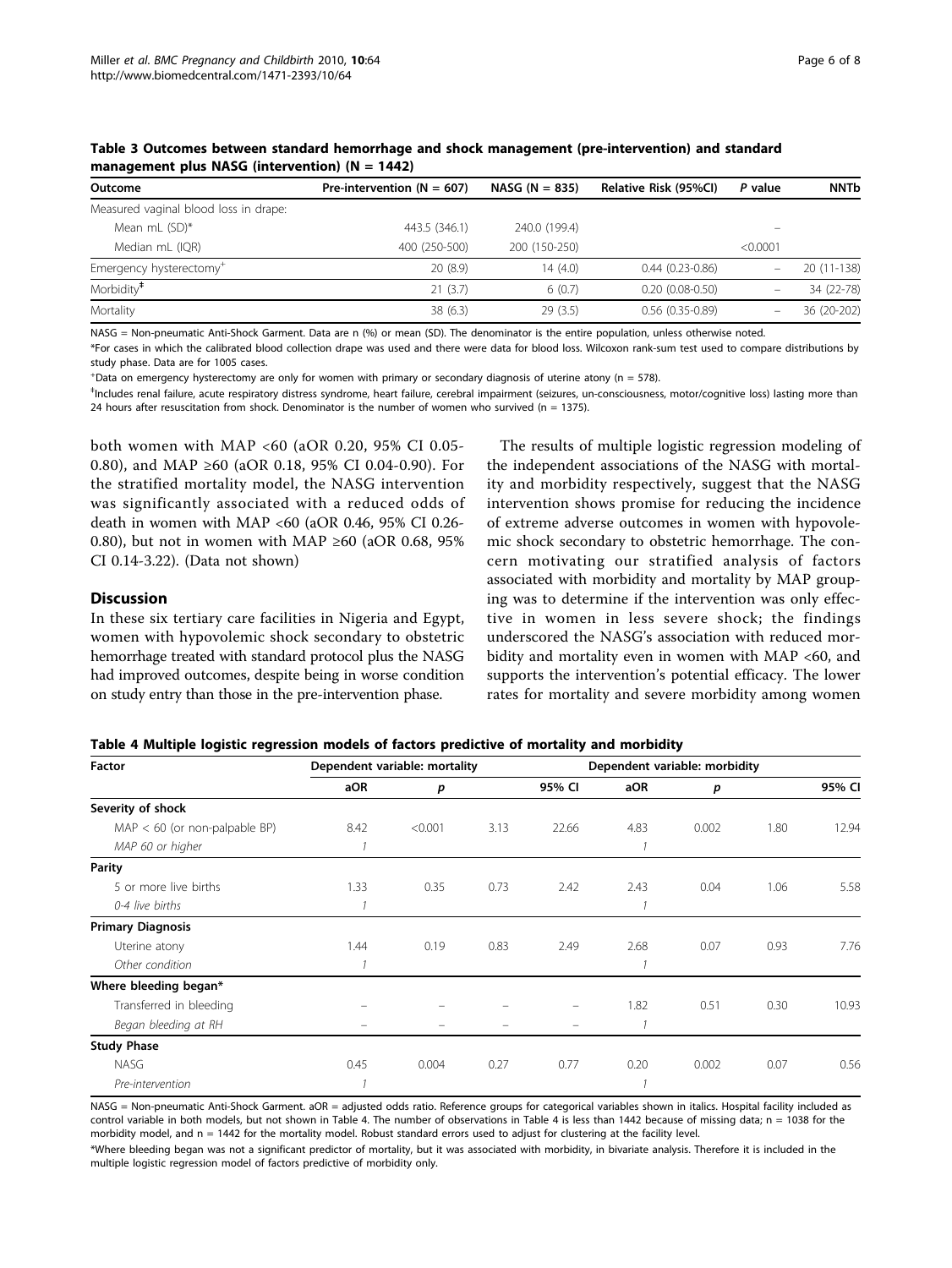with MAP  $\geq 60$  may account for the lack of significance for that variable.

An interesting finding among this large sample of women with severe hemorrhage is the relatively low rates of uterine atony. While the contribution of uterine atony to complications of pregnancy and maternal mortality have been described as anywhere from 40-70% [[14,15\]](#page-7-0), in this study where only women suffering severe hemorrhage and shock were entered, uterine atony accounted for less than 40% of the sample. This study began before the practice of the Active Management of Third Stage Labor (AMTSL) was well established in either country, so it is possible that as AMTSL becomes more widely practiced, uterine atony will be seen as contributing even less to maternal mortality from obstetric hemorrhage. Nearly all the women with uterine atony in both phases received uterotonics for treatment. In terms of outcomes, significantly fewer women in the NASG phase underwent emergency hysterectomy for uterine atony, which may be attributable to the lack of panic among providers who were caring for women with decreased bleeding and stable vital signs. A recently published sub-analysis of 854 women from the combined Egypt and Nigeria dataset, all of whom had a PPH diagnosis, revealed similar findings to the obstetric hemorrhage outcomes shown here, with a mortality decrease from 9% pre-intervention to 3.1% in the NASG phase (RR 0.35, 95% CI 0.19-0.62) [\[16\]](#page-7-0).

It is also interesting to note the worse condition of the women on study entry into the NASG phase. We believe that this was due to the clinician/data collectors hesitancy to put on the NASG until the woman was severely compromised, given that the NASG was a new technology, and the clinicians had not yet incorporated it into their emergency response repertoire. They may have delayed putting it on until it was clear that the women really needed it. While an alternative explanation could be that the women became more ill during the time the NASG was applied, it is unlikely, given that the NASG can be applied in less than 3 minutes. Another finding, the lower rate of women receiving the correct volume of IV fluids for shock resuscitation, may have been due to a developed complacency after placing women in the NASG. Once the woman, regardless of her state of shock, is placed in the NASG, the response is seen almost immediately: the pulse slows, the BP rises, the woman regains consciousness, and the bleeding diminishes. It may be that clinicians seeing this response to placement of the NASG may have been less anxious. If this is the case, it means that training must be modified to stress that all women with hypovolemic shock need the same immediate standard resuscitation, and that placement of the NASG is supportive of, but does not replace the need for IV fluids, blood, and other

hemorrhage and shock management. While NASG use decreases mortality, women still die with the NASG, particularly if there are major delays in supplying blood [[17\]](#page-7-0).

There are limitations inherent in the pre-post study design. The effect of time and experience managing women in hypovolemic shock could have improved over time, as the intervention succeeded the pre-intervention. Selection bias is always a risk in a non-randomized trial, where not every patient in a facility is enrolled. It may have been that there were patients who were not enrolled despite meeting entry criteria. Given the large number of patients in each facility and the lack of staffing, some patients' data may not have been entered. Another limitation to this study was that there was an imbalance between patients based on both etiology of hemorrhage and on where patients began bleeding. More patients in the NASG phase had uterine atony, while more patients in the pre-intervention phase began bleeding outside the facility. In bivariate analysis, where bleeding began was not significantly associated with mortality, but it was associated with morbidity; however, it did not remain significantly associated with morbidity in the multiple logistic regression model. Uterine atony diagnosis was associated with both adverse outcomes in bivariate analyses, but the association did not remain statistically significant in either of the multiple logistic regression models.

There are limitations to the applicability of these findings to the real world of maternal mortality and morbidity due to obstetric hemorrhage in low-resource settings. With the majority of the world's women delivering outside of tertiary facilities and without skilled attendants, there may be greater implications for public health in a study conducted outside the tertiary care level. A randomized trial with women entered into the study at peripheral levels is now being conducted in Africa ([http://](http://www.clinicaltrials.gov) [www.clinicaltrials.gov](http://www.clinicaltrials.gov): NCT00488462).

## Conclusions

Obstetric hemorrhage is the leading cause of maternal mortality globally, particularly in low-resource settings where long delays contribute to adverse outcomes that would not occur in higher resource settings. The use of the NASG, a low-technology, circumferential counter pressure first-aid device, appears to mitigate the effect of the delays. More rigorous research is warranted to better understand the potential of this device.

#### Acknowledgements

Appreciation to the MacArthur Foundation for their financial support of these studies, the clinician data collectors and project data supervisors at all sites, the hospital directors of the facilities, and to Kemi Role, Nancy Samit Thabet, Ahmed Mohammed Abbas, Titiola Duro-Aina, Lyndsay McDonough,